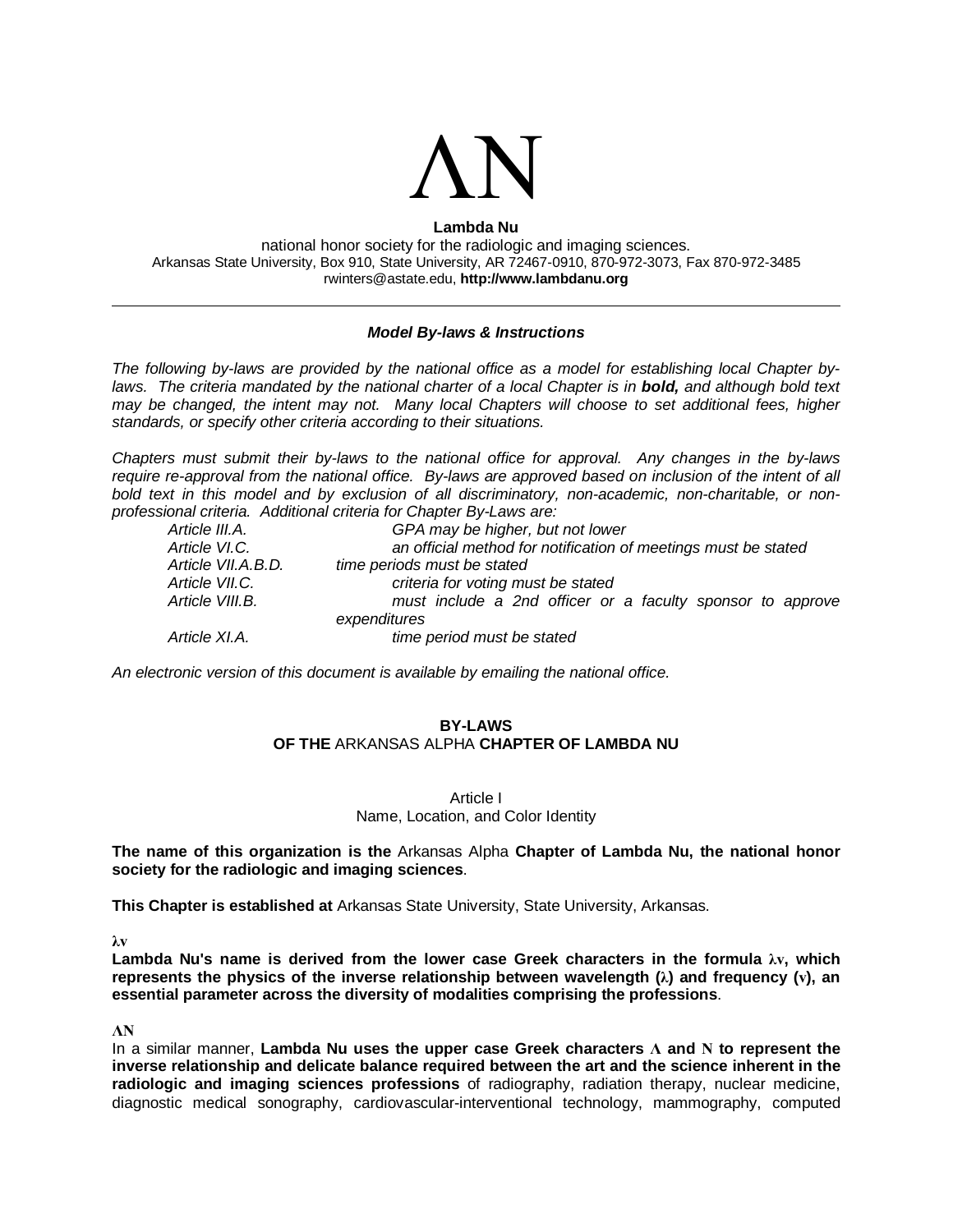tomography, magnetic resonance imaging, quality management, and bone densitometry.

**Lambda Nu's colors are maroon for the radiologic sciences, forest green for the health professions, and gold, the ancient color of honor.**

#### Article II Purpose

The purpose of this Chapter is to:

- **foster academic scholarship** at the highest academic levels
- $\Box$  promote research and investigation in the radiologic and imaging sciences
- $\Box$  recognize exemplary scholarship

#### Article III Membership

Radiologic and imaging sciences students, alumni, and faculty qualify for membership according to the following standards:

- Section A. **Professional course GPA 3.0 or higher on 4.0 scale after one full time** semester **(or equivalent) of a professional program.**
- Section B. **Enrollment in a radiologic or imaging sciences program as a full time student for at least one term.**
- Section C. **Evidence of professional commitment beyond minimum requirements of the program**, including, but not limited to: GPA higher than Chapter minimum actively pursuing an independent research project active membership in a professional organization, as evidenced by: holding office or committee appointments preparing for presentation of a professional paper or poster preparing for competition in a Quiz-Bowl clinical-based employment in a radiologic or imaging sciences field
- Section D. **Faculty members are eligible for membership upon meeting the following criteria: actively teaching at the institution of the above chapter (full time, part time, adjunct, or guest faculty)**
- Section E. **All members must register and pay national dues as well as meet all Chapter obligations.**
- Section F. **Exemplary honors may be achieved upon evidence of advanced professional recognition** (i.e., academic paper or poster presentation, publication, etc.)

# Article IV

## **Officers**

- Section A. **Only members in good standing may hold office.**
- Section B. The President of this organization may not be President of another campus organization.
- Section C. **The duties of the President, are:**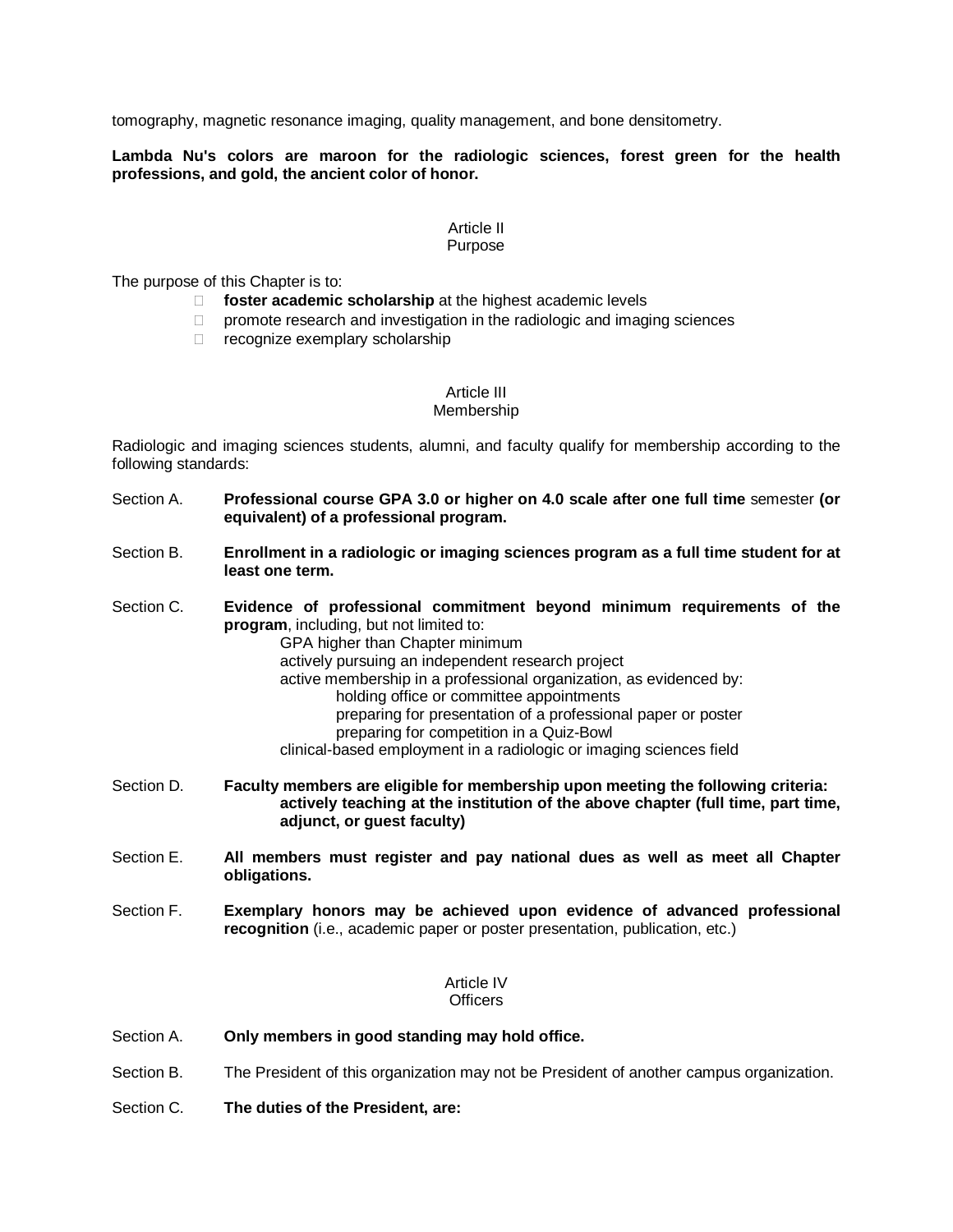- 1. represent the Chapter, behave, and speak only in it's best interest
- 2. carry out of the purposes of the organization
- 3. act to ensure the welfare of the organization
- 4. preside at business meetings
- 5. service as ex-officio member of all committees
- Section D. The duties of the Vice-President are to assume the duties of the President in the event of absence, incapacity, or resignation.
- Section E. The duties of the Secretary are to record and preserve the proceedings and records of the organization.
- Section F. **The duties of the Treasurer are to keep accurate financial records, provide for the safekeeping of funds, and assure expenditures are according to the by-laws and the will of the Board and membership.**
- Section G. **Officers assume their duties on** June 1st.
- Section H. In the event of a vacancy in any office, the President will appoint an active member to fill the vacancy.

# Article V

### Executive Board

- Section A. **The members of the Executive Board include all officers of the Chapter** and the chairpersons of all standing committees.
- Section B. A university faculty sponsor shall be appointed by the Department Chair and shall serve as an ex-officio member of the Executive Board. Ex-Officio members do not have voting rights but have the right to attend all meetings and consultations of the Executive Board and must be notified of all such meetings and consultations.
- Section C. **The duties of the Executive Board are to carry out the work of the Chapter between meetings of the membership.**

#### Article VI Meetings

- Section A. **The membership shall meet** once per academic year (August to May).
- Section B. **The following business will be conducted at least once per year:**
	- **1. induction of new members**
	- **2. election and installation of new officers**
	- 3. conduct of the business of the organization<br>4. planning or participation in one campus or
	- 4. planning or participation in one campus or community charitable event without profit to the organization
	- 5. planning or participation in one social event
- Section C. **A quorum for the purpose of conducting business will consist of those members present at a meeting announced by the Executive Board through** posting a notice and emailing all departmental student email lists at least 7 days prior to the meeting.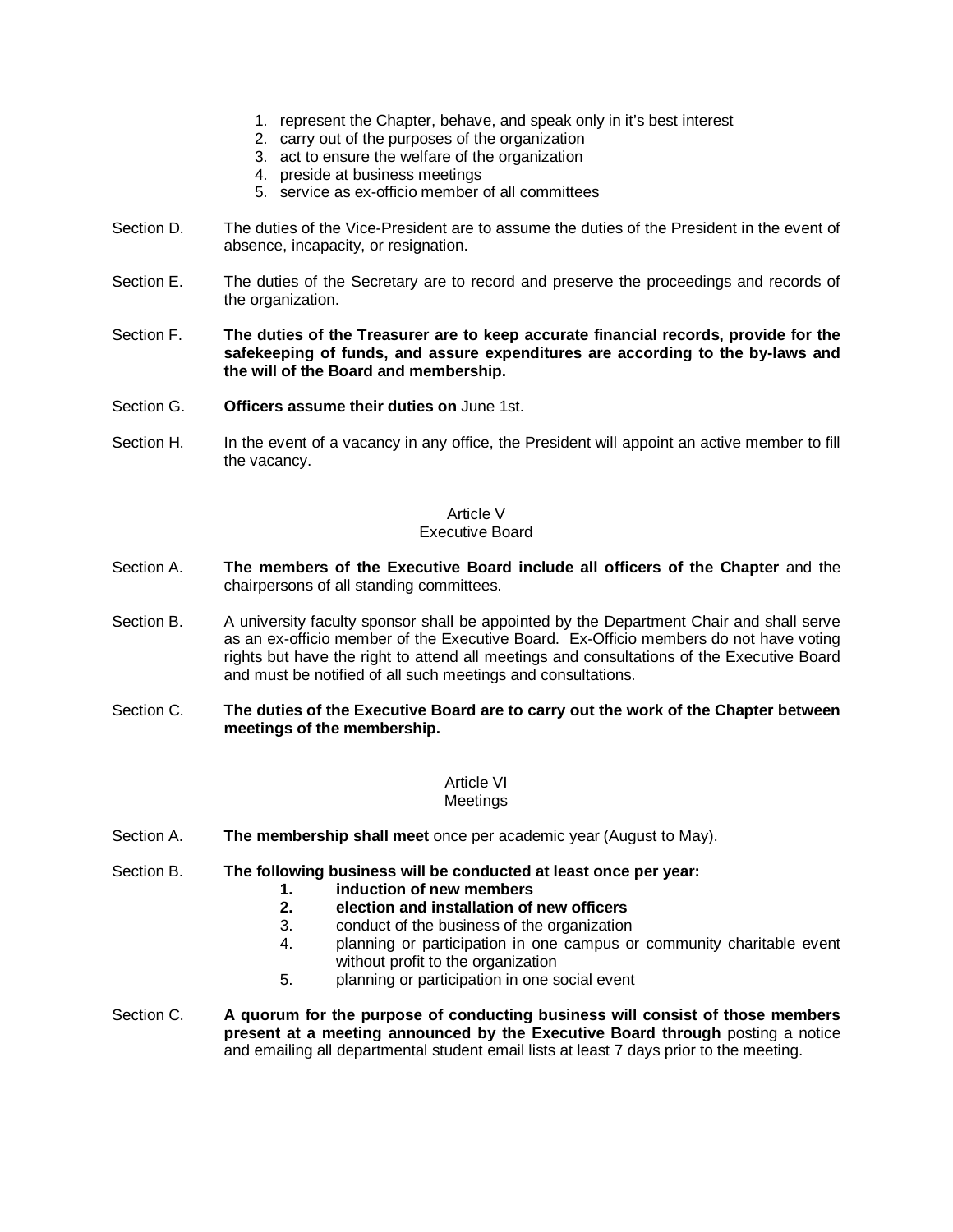#### Article VII **Elections**

# Section A. **The election of officers shall occur** once per academic year (August to May).

- Section B. **A call for nominations for office shall be made to the membership at least** 7 days **prior to the election. Nominations may be verbal or written but require seconding by another member and acceptance of the nomination by the candidate.**
- Section C. **Elections shall be by secret ballot of all members** currently registered for classes at the time of the election.
- Section D. E**lections shall occur by a method announced at least** 7 days **in advance by the Executive Board** (i.e., in person during a meeting, in-class ballot distribution, via email, or other means)

#### Article VIII Dues and Finances

- Section A. **Dues for students shall be** a one-time fee of \$30
	- **1. \$30 shall be forwarded with the proper application form to the national Lambda Nu Chapter for registration and issuance of an individual membership certificate. This is a one-time fee required by the national office**.
	- **2.** \$ shall be deposited in the Chapter account
- Section B. **All Chapter fund expenditures must have the approval of the President of the Chapter** and the faculty sponsor.

#### Article IX

#### Standing Committees

- Section A. A Program Committee will plan and conduct induction of new members and officers as well as academic, fund raising, charitable, and social events.
- Section B. A Scholarship Committee will plan and conduct all scholarship activities, including, but not limited to monetary awards, exemplary recognition of members, and a forum for presentation of academic and research projects.
- Section C. Ad-hoc committees may be established as necessary by the President upon ratification by a majority vote of the Executive Board.
- Section D. Committee Chairs are appointed by the President upon ratification by a majority vote of the Executive Board. Committee Chairs serve at the pleasure of the President but can be replaced only upon ratification by a majority vote of the Executive Board.

#### Article X

#### Parliamentary Authority

Business of the Chapter shall occur according to parliamentary procedure practices as described in *Sturgis' Standard Code of Parliamentary Procedure*. This includes the transaction of business in meetings of the membership and the Executive Board.